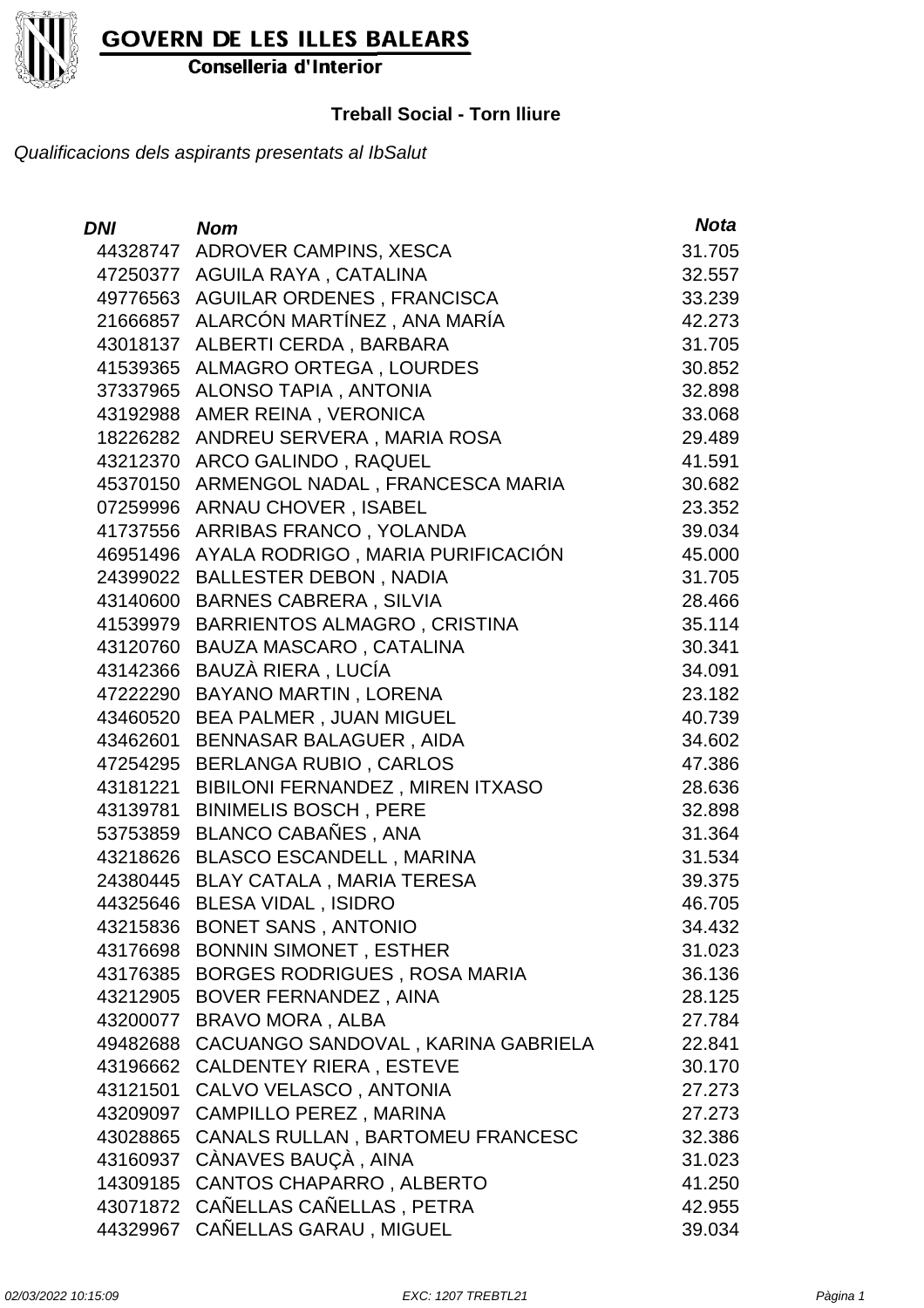

Conselleria d'Interior

#### **Treball Social - Torn lliure**

| <b>DNI</b> | <b>Nom</b>                        | <b>Nota</b> |
|------------|-----------------------------------|-------------|
| 43217013   | CAÑELLAS INIESTA, NEREA           | 47.045      |
| 43106656   | CAPLLONCH MARTORELL, MARIA ROSA   | 36.307      |
| 37335491   | CAPO VALLBONA, IVAN BARTOLOME     | 33.750      |
| 31681834   | CARO CABRAL, MARIA TERESA         | 21.136      |
| 43159287   | CARO PUIGCERCOS, CATERINA         | 26.761      |
| 43201967   | <b>CASAS GARCIA, IRENE</b>        | 39.205      |
| 43231314   | CASTAÑEDA NICOLAU, MIREIA         | 23.352      |
| 43107734   | CASTELLÓ POMAR, CRISTINA ISABEL   | 27.614      |
| 37339332   | CATALÀ GALMES, MARIA ANTÒNIA      | 39.886      |
| 43020854   | CERDA GARAU, MARGARITA            | 29.489      |
| 41586285   | <b>CERDA RAMIS, CATALINA</b>      | 28.466      |
| 43201002   | <b>CERRILLO VEGA, LORENA</b>      | 29.830      |
| 43186514   | <b>CIFUENTES TOLEDO, ELISA</b>    | 50.455      |
| 43151063   | CISNEROS ALCARAZ, SANDRA          | 27.784      |
| 43182354   | <b>CLADERA TORRENS, INES</b>      | 39.375      |
| 43108110   | <b>CLAR GELABERT, BARBARA</b>     | 30.852      |
| 43138970   | CLAR MONSERRAT, MARIA DE GRÀCIA   | 25.057      |
| 43160180   | <b>COBAS PRIETO, MARINA</b>       | 40.057      |
| 43099000   | <b>COLOM PARRA, MARIA JOSEFA</b>  | 30.682      |
| 43115220   | COLL GONZALEZ, BERNARDINA         | 28.125      |
| 41584763   | COLL TOMÀS, FRANCESCA             | 37.500      |
| 49922702   | COTRINA MOSQUERA, POOL MARTIN     | 30.511      |
| 78219882   | <b>CRUZ BUENO, ANTHEA</b>         | 28.636      |
| 43102138   | CRUZ JACOBE, SONIA NATIVIDAD      | 39.205      |
| 41510207   | <b>CUBERO ALIAS, ISABEL MARIA</b> | 32.216      |
| 43099783   | CUNILL TORRANDELL, INMACULADA     | 36.989      |
| X5346931   | DE LA TORRE ACOSTA, AGUSTINA      | 33.580      |
| 41574489   | DEL VALLE ALFARO, ALBA            | 43.636      |
| 41574490   | DEL VALLE ALFARO, LAURA           | 39.886      |
| 43118962   | DIAZ JORGE, MARIA DEL PILAR       | 20.455      |
| 43068575   | DOMÉNECH GÓRRIZ, MARÍA DEL PILAR  | 40.739      |
| 39428465   | DOMINGO CAVALLE, CASSANDRA        | 39.034      |
| 43185375   | ENFEDAQUE AGUILAR, DARA           | 25.739      |
| 43096363   | ESCRIBANO DENGRA, MARCELINO       | 48.580      |
| 45825985   | ESPASA SERRÀ, ALBA                | 33.750      |
| 43177974   | <b>ESTAPE FRAU, FELISA</b>        | 18.239      |
| 43209024   | EXPÓSITO RIPOLL, MARTA            | 36.136      |
| 43230803   | FAJARDO FERRA, ELVIRA             | 35.795      |
| 43121381   | FEIJOO RODRIGUEZ, ANGELA          | 35.455      |
| 43210425   | FELGUERA ALFARO, ARANTZA          | 33.920      |
| 43129365   | <b>FELICES DONATE, LILIANA</b>    | 36.136      |
| 43094195   | FEMENIAS HERNANDEZ, MARIA ANTONIA | 26.420      |
| 04190981   | FERNÁNDEZ ARROYO, RAQUEL          | 42.955      |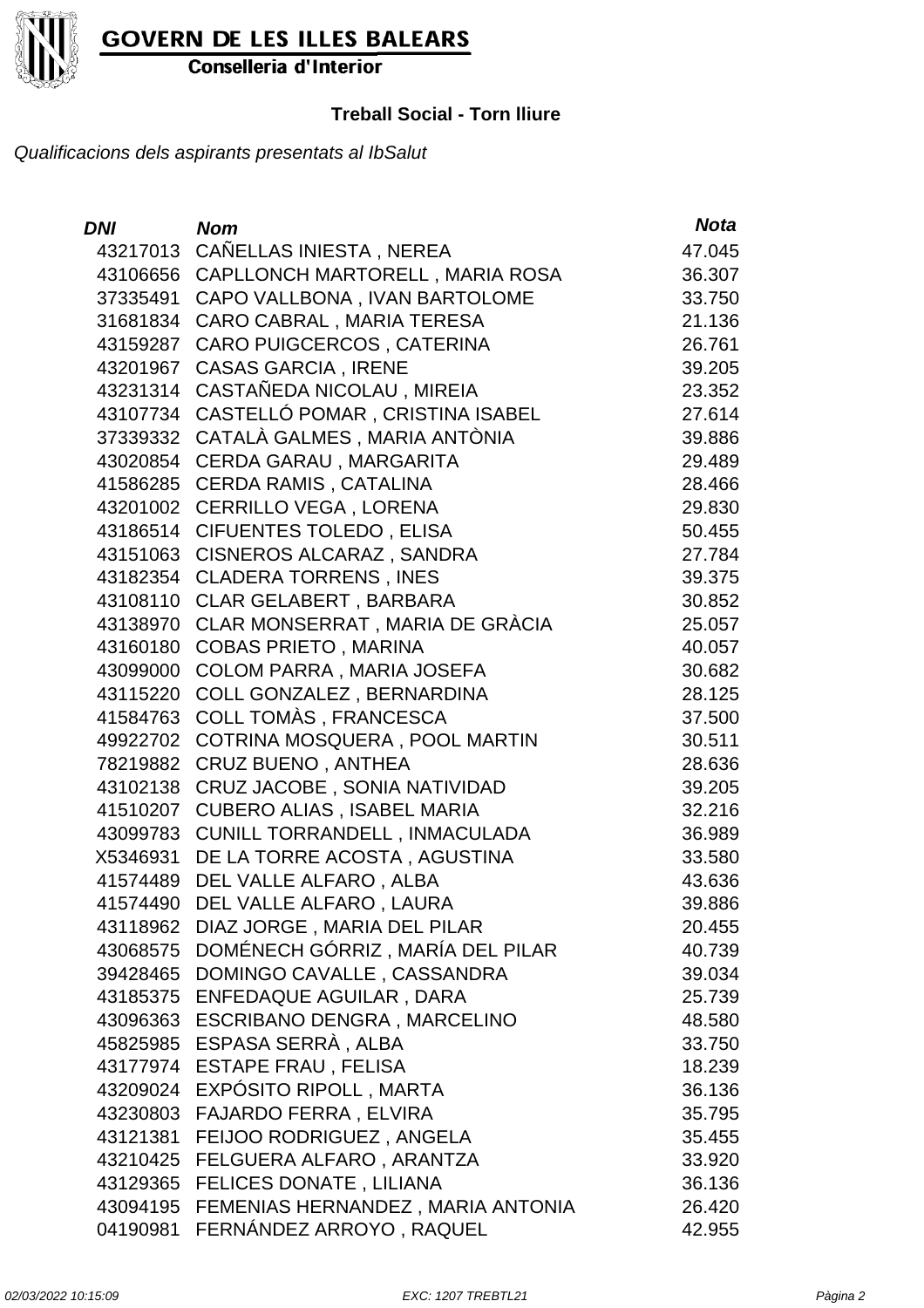

Conselleria d'Interior

#### **Treball Social - Torn lliure**

| DNI      | <b>Nom</b>                             | <b>Nota</b> |
|----------|----------------------------------------|-------------|
|          | 47956733 FERNANDEZ DEBON, LAURA        | 36.477      |
|          | 43122380 FERNANDEZ EXPOSITO, ANA MARIA | 36.648      |
|          | 43211403 FERRANDO LLOBERA, MARGALIDA   | 35.455      |
|          | 43218679 FIOL RUIZ, MARIA              | 40.398      |
|          | 43183700 FIOL TORRENS, MARINA BARBARA  | 34.261      |
| 43195665 | FISCALETTI MARQUES, MARINA MICAELA     | 26.080      |
| 43083080 | FONT BLANCO, MARIA                     | 37.159      |
| 43201530 | FORTEZA RIERA, CLARA ESTELA            | 36.989      |
|          | 43034685 FORTEZA SERRA, MICAELA ANA    | 41.420      |
| 43226890 | FORTEZA-REY CABEZA, MARIA              | 27.614      |
| 77565103 | GABALDÓN BALSALOBRE, MARÍA DOLORES     | 48.068      |
|          | 43183243 GABELLA NICOLAU, MARTA        | 34.091      |
|          | 41522405 GARAU LLULL, ISABEL           | 28.807      |
| 43178890 | GARCÍA GÓMEZ, MARIA                    | 38.182      |
| 48996454 | <b>GARCIA GUERRERO, ANA RAQUEL</b>     | 45.511      |
| 07968719 | <b>GARCIA MONTERO, ANA ISABEL</b>      | 46.023      |
| 71463091 | <b>GARCIA-GUAS JULAR, AURORA</b>       | 29.830      |
| 43186494 | <b>GARI HEDREVILLE, LEA</b>            | 39.716      |
| 43230944 | <b>GELABERT MURES, NOEMI</b>           | 30.682      |
| 43467259 | <b>GELABERT SALOM, CATALINA MARIA</b>  | 24.205      |
| 41585692 | GINARD GARAU, MARIA ANTONIA            | 34.602      |
| 43158186 | <b>GÓMEZ BONET, IRENE GABRIELA</b>     | 29.830      |
| 43213795 | <b>GOMEZ MAYORGA, CATALINA</b>         | 27.102      |
| 32045200 | GONZÁLEZ FAVA, REYES                   | 45.341      |
| 43464983 | <b>GONZALEZ GALLARDO, ALBA</b>         | 32.727      |
| 43137808 | <b>GONZALEZ GARCIA, ARANTXA</b>        | 35.795      |
| 48907446 | <b>GONZALEZ MEDERO, MARIO JAVIER</b>   | 31.023      |
| 43181882 | <b>GUAL RAMON, ANTONIA</b>             | 47.216      |
| X8881194 | <b>GUERREIRO, FLORENCIA</b>            | 22.670      |
| 71102474 | GUTIERREZ ARRANZ, ANGELA               | 37.500      |
|          | 43119444 GUZMAN VERDERA, VIRGINIA      | 32.727      |
| 43157338 | <b>HIDALGO CALDENTEY, NEUS</b>         | 34.261      |
| 43167332 | HOYO GIRÓN, ANA ALICIA                 | 33.068      |
| 43474299 | HURTADO PLAZA, ESTEFANIA               | 29.830      |
| 41572075 | <b>IGLESIAS IGLESIAS, ANDREA</b>       | 27.614      |
| 78209636 | JACQUOT FERNANDEZ, YOLANDA             | 50.625      |
| 43086879 | JANER DORCE, MARIA EUGENIA             | 42.784      |
| 43206166 | <b>JIMENEZ LLABRES, DAVID</b>          | 25.739      |
|          | 78220792 JIMÉNEZ LLOBERA, PATRICIA     | 44.659      |
| 43189922 | JUAN BARCELO, MAGDALENA                | 27.784      |
| 72824404 | <b>JULIANI MARTINEZ, CLARA</b>         | 39.205      |
| X4424866 | KLAILOVA, JITKA                        | 28.466      |
| 52739077 | LÁZARO MAÑES, MARÍA ELENA              | 41.080      |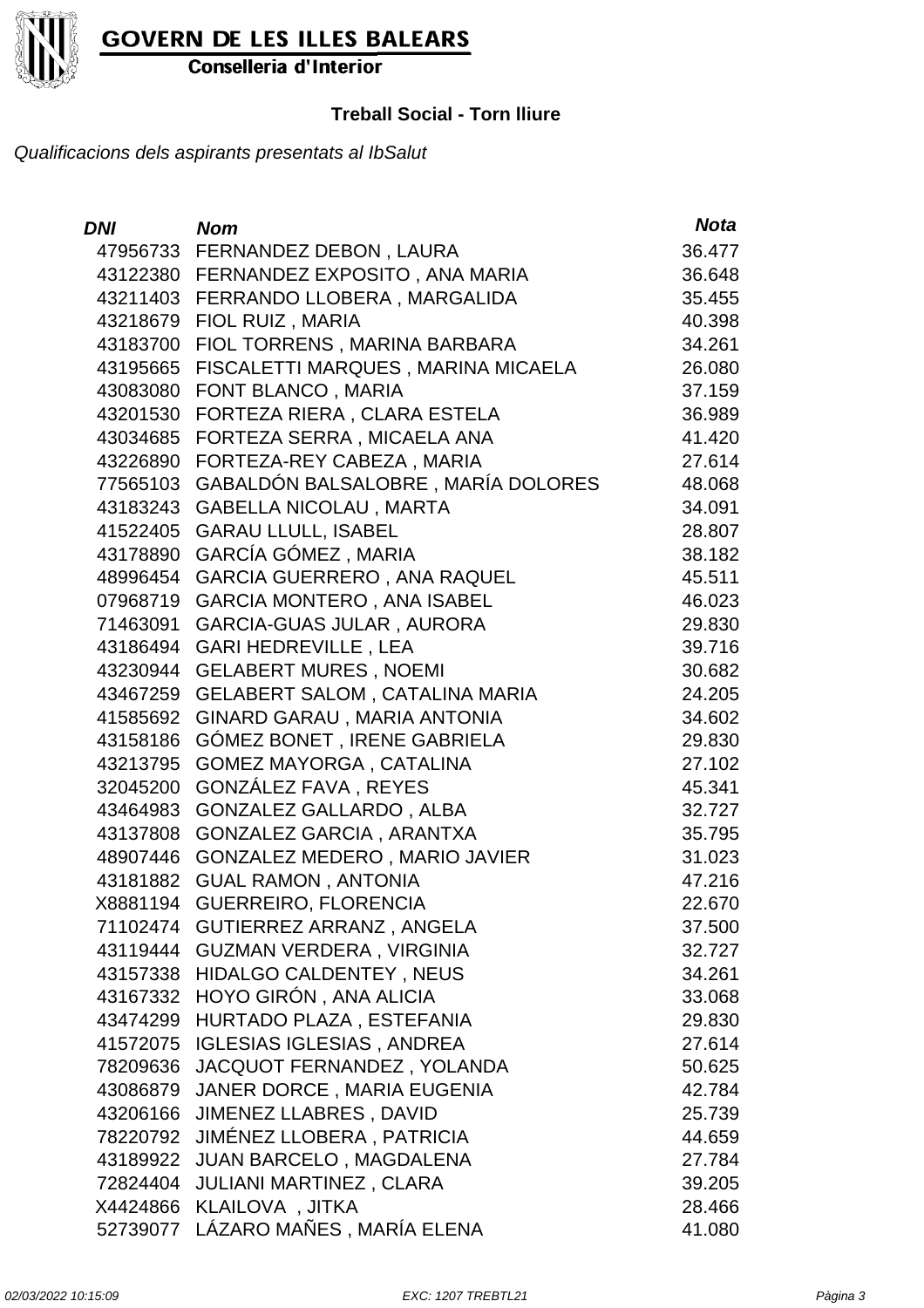

Conselleria d'Interior

#### **Treball Social - Torn lliure**

| <b>DNI</b> | <b>Nom</b>                               | <b>Nota</b> |
|------------|------------------------------------------|-------------|
|            | 43188285 LEBRÓN CARBONELL, IRENE         | 36.818      |
|            | 43066223 LIGERO ORTEGA, MARIA DEL CARMEN | 25.909      |
|            | 43144046 LIZCANO TEJERO, ANA MARIA       | 40.398      |
| 41509144   | LOPEZ DE HOYOS CENTURION, ELENA          | 32.216      |
| 43172970   | LOPEZ MENDEZ, MARIAN                     | 32.898      |
| 45610866   | LOPEZ PALOMARES, NOELIA                  | 33.409      |
| 43208188   | LOPEZ PERELLO, CLAUDIA                   | 29.148      |
| 43099094   | LÓPEZ VERGARA, MARÍA ISABEL              | 46.193      |
| 43136242   | LLABRES CERDA, MARIA DEL PILAR           | 29.489      |
| 43103662   | LLABRES GELABERT, MAGDALENA ROSA         | 43.807      |
| 41734521   | LLAMBIAS VALIENTE, CATALINA JUANA        | 30.511      |
| 43075294   | LLINAS BISQUERRA, FRANCISCA ALEJANDRA    | 36.136      |
| 43136101   | MAIMÓ FLOR, NURIA                        | 21.989      |
| 43089239   | <b>MARCH SANCHEZ, MÓNICA</b>             | 38.523      |
| 43197367   | MARI MARÍ, ANTONIO JOSÉ                  | 36.989      |
| 46950644   | MARI MARI, JOSEFA                        | 18.920      |
| 43088885   | MARSE FABREGAT, AMANDA                   | 38.693      |
| 41538939   | <b>MARTI RIBERA, CRISTINA</b>            | 38.693      |
| 43199167   | MARTI VICO, MARIA DEL MAR                | 28.295      |
| 76135179   | <b>MARTIN CORRALES, MARTA</b>            | 27.784      |
| 34065936   | MARTÍN SÁNCHEZ, ANA BELÉN                | 45.170      |
| 43018430   | MARTINEZ BENITO, MARÍA TERESA            | 31.023      |
| 75257193   | MARTINEZ GARCIA, LUCIA                   | 43.807      |
| 43188718   | MARTÍNEZ LOZANO, SANDRA                  | 30.682      |
| 43200891   | MARTINEZ MALDONADO, NATALIA              | 32.898      |
| 41536902   | MARTINEZ MORENO, JOSE FLORIAN            | 20.114      |
| 43151356   | MARTORELL ALMANSA, CRISTINA              | 32.557      |
| 43144047   | MARTORELL TEJERO, BARTOMEU               | 32.898      |
| 43106933   | <b>MAS FERRA, SONIA</b>                  | 30.511      |
| 41457417   | <b>MAURI LLANO, CARMEN</b>               | 41.080      |
| 43039398   | MAYOL QUETGLAS, CRISTINA                 | 41.080      |
| 43206106   | MEDINA MARIN, ANA BELEN                  | 33.920      |
| 49868582   | MERCADO ZAPATA, ALEXI ANDREA             | 26.250      |
| 50172758   | <b>MERINO GARCIA, MARINA</b>             | 41.420      |
| 43163782   | MERINO GARRIDO, ANTONIO                  | 33.920      |
| 12404132   | <b>MERINO MAROTO, SILVIA</b>             | 36.989      |
| 43131691   | MIERES MENDEZ, ROSARIO MARINA            | 31.023      |
| 43124781   | MILÀ ABELLO, FRANCESC                    | 33.580      |
| 47415976   | MILÀ TOYAS, ALBA                         | 37.330      |
| 43176628   | MILLET GIMENO, MIREIA                    | 32.727      |
| 43217153   | MOGER MORANTA, MARGALIDA                 | 29.489      |
| 41570445   | <b>MOLINA TEBAR, ALICIA</b>              | 32.898      |
| 43172306   | MONTEAGUDO PALMA, NATALIA                | 31.705      |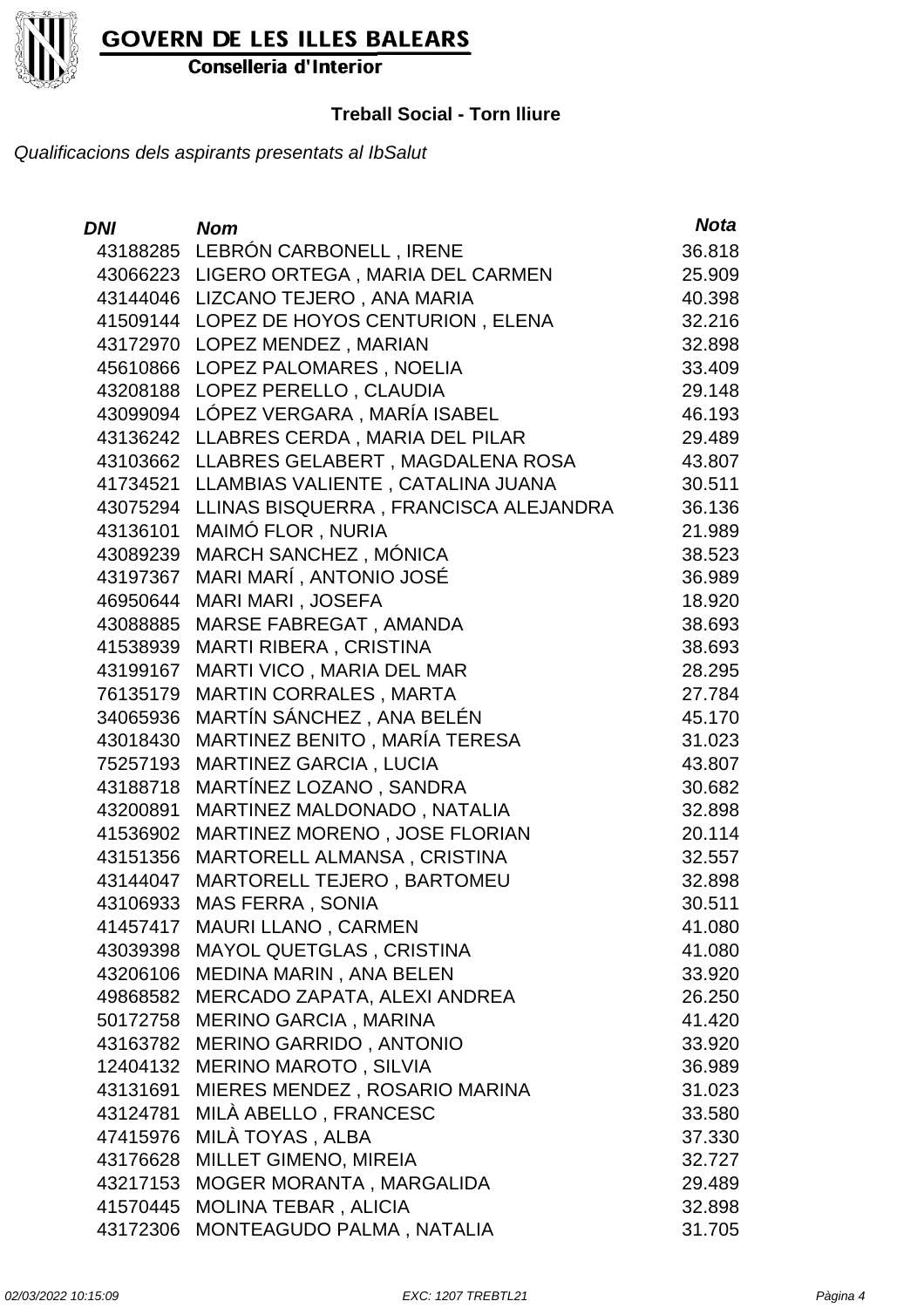

Conselleria d'Interior

#### **Treball Social - Torn lliure**

| <b>DNI</b> | <b>Nom</b>                            | <b>Nota</b> |
|------------|---------------------------------------|-------------|
| 34064696   | MONTES CAMPILLO, ANA MARIA            | 35.966      |
| 43154191   | MONTOLIU RODA, ANA ISABEL             | 37.670      |
| 43205734   | MORADO WUNDERLICH, LAURA              | 33.580      |
| 34068874   | MORALES QUINTANA, ANA ISABEL          | 38.011      |
| 78215138   | MORENO CAIMARI, BARTOMEU              | 37.330      |
| 41522523   | MORENO KENNEDY, NATASHA               | 42.955      |
| 37336676   | MOREY GOMILA, MAGDALENA               | 34.773      |
| 43026437   | MORLÁ GARCIAS, FRANCISCA ISABEL       | 39.034      |
| 41708483   | MULLER FLURY, MICHAEL LORENZO         | 44.830      |
| 43046924   | <b>MUNTANER GARCIA, GABRIEL</b>       | 38.352      |
| 41521757   | MUÑOZ ABAD, JOSEFA                    | 28.807      |
| 43155996   | MUT SOSA, MARIA EUGENIA               | 34.432      |
| 47390012   | NARANJO HIDALGO, FRANCISCO            | 39.205      |
| 34069420   | NAVARRO GONZALEZ, MARIA DEL CARMEN    | 35.795      |
| 43204233   | NAVARRO MARTINEZ, MARIA EUFEMIA       | 17.045      |
| 43234862   | NAVARRO REGUILLO, MARIA DEL MAR       | 29.148      |
| 41519799   | NICOLAU VIEDMA, LAURA                 | 26.591      |
| 41617319   | OLIVER GENOVART, JOANA MARIA          | 28.125      |
| 43151218   | <b>ORELL GARRIDO, ROSA</b>            | 36.477      |
| 43156819   | ORTEGA MINGUILLON, IGNACIO ALEJANDRO  | 39.034      |
| 43231804   | ORTIZ DE URBINA DOMINGUEZ, PATRICIA   | 36.307      |
| 43110507   | PALACIOS MARTINEZ, MARIA JOSE         | 38.011      |
| 43084570   | PALOMO ARAGUNDE, MARIA BLANCA         | 40.398      |
| 43196649   | PALLIN NOGUERA, SILVIA                | 17.727      |
| 43197038   | <b>PASCUAL GRAS, HELENA</b>           | 33.068      |
| 43154330   | PAZ AGUILAR, INDIRA                   | 30.511      |
| 43127382   | PERELLO LOPEZ, GLORIA                 | 37.841      |
| 43147826   | PÉREZ GÓMEZ , ESTHER                  | 41.080      |
| 43219937   | PEREZAGUA DURAN, ANDREA               | 31.364      |
| 43471405   | PESCADOR LOPEZ, NATHALIA MARIA        | 36.477      |
|            | 43012129 PICORNELL VIVES, BARBARA     | 24.716      |
|            | 43208432 PIZA PERIAÑEZ, PAULA         | 29.318      |
| 75486322   | PIZARRO RIVAS, CRISTINA               | 25.398      |
| X5876566   | PLATINI, LORENA BEATRIZ               | 26.761      |
| 47252318   | PLAZA GIMENEZ, PATRICIA               | 24.545      |
| 43200660   | PONS BOTIA, LAURA                     | 26.932      |
| 37340817   | PONS PONS, MARIA MAGDALENA            | 33.750      |
| 43171631   | PONS-ESTEL RIERA, ALEJANDRA           | 30.682      |
| 41459708   | PORTAS JUAN, LAURA                    | 26.250      |
| 43220785   | PUCHE LUMBRERAS, LIDIA                | 30.682      |
| 43221908   | PUJOL MIRALLES, MARIA FRANCISCA       | 31.534      |
|            | 43235709 PULET ANDREU, PATRICIA MARIA | 29.489      |
|            | 43230602 RAMIS ALEMAN, AUBA           | 32.045      |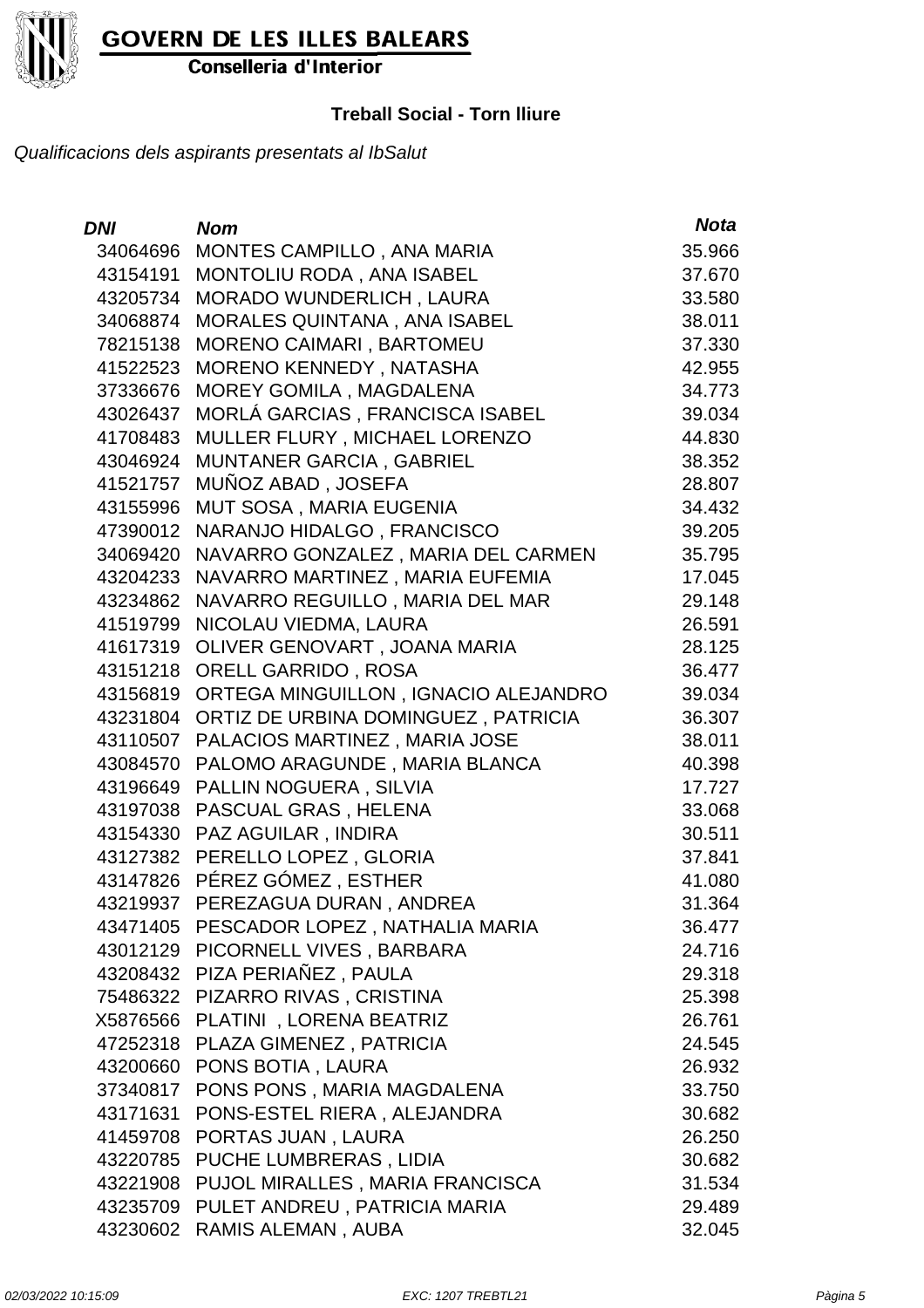

Conselleria d'Interior

#### **Treball Social - Torn lliure**

| <b>DNI</b> | <b>Nom</b>                           | <b>Nota</b> |
|------------|--------------------------------------|-------------|
| 43218440   | RAMONELL VIDAL, AINHOA               | 29.830      |
| 43145367   | RAMOS PEREZ, MARIA ISABEL            | 39.716      |
| 43218708   | REINA CAPLLONCH, MARIA CRISTINA      | 42.102      |
| 43149117   | REYNES LLABRES, MARIA DEL CARME      | 31.193      |
| 43146626   | RIADO RIAN, MARIA VICTORIA           | 34.432      |
| 53204898   | RICART DEMIRA, SONIA                 | 37.670      |
| 43178868   | RIERA OLIVER, GABRIEL EZEQUIEL       | 33.409      |
| 43041780   | RIPOLL CAPO, MARGARITA               | 25.398      |
| 43206543   | RIPOLL VANRELL, LLÚCIA GERONIA       | 29.148      |
| 43124500   | ROCA PORTELLS, MIGUEL ANGEL          | 21.477      |
| 70646198   | RODRÍGUEZ ALTAMIRANO, MARIA TERESA   | 31.875      |
| 25338022   | RODRIGUEZ GARCIA, SILVIA             | 36.477      |
| 41460710   | RODRÍGUEZ GIL, MÓNICA                | 42.443      |
| 43058684   | RODRIGUEZ GOMEZ, MARIA DE LA         | 43.125      |
| 43201711   | RODRÍGUEZ MARTÍNEZ, ALBA             | 35.455      |
| 44329371   | RODRIGUEZ PEREZ, ERNESTINA           | 39.205      |
| 43108999   | RODRIGUEZ RODRIGUEZ, LOURDES         | 31.875      |
| 49868489   | RODRIGUEZ TERRAZA, CANDELA           | 25.909      |
| 43006967   | ROIG CÓRDOBA, MARGARITA              | 27.614      |
| 47250035   | ROMAN DELGADO, CRISTINA              | 35.114      |
| 43126355   | ROMAN LOPEZ, ENCARNACION             | 31.193      |
| 43160388   | ROMERO ESCOBAR, ANTONIO JESUS        | 43.466      |
| 47255956   | ROMERO MARTINEZ, ROSA MARIA          | 35.455      |
| 43190937   | ROSSELLO DAUREO, AUBA                | 32.727      |
| 43217598   | ROSSELLO YUSTE, CAROLINA             | 30.852      |
| 37336190   | ROTGER VIVES, AINA MARIA             | 34.261      |
| 34864927   | RUANO DIL, MARIA DEL MAR             | 46.705      |
| 43140796   | RUIZ MORENO, BEATRIZ                 | 49.432      |
| 43064461   | RULLAN PALENZUELA, MARIA DE LA PAZ   | 39.375      |
| 26492533   | SAEZ CAMPOS, FRANCISCO               | 39.886      |
|            | 53051545 SAGREDO VALBUENA, MAGDALENA | 28.636      |
| 43114512   | SALABERRY NAVARRO, IRUNE             | 48.239      |
| 43199929   | SANCHA MINGORANCE, ANA               | 40.227      |
| 18231647   | SÁNCHEZ GRAO, MANUELA                | 47.557      |
| 45838436   | SANCHEZ SANCHEZ, VANESA              | 24.716      |
| 43176657   | SANCHO MALBERTI, OLGA                | 27.955      |
| 43461200   | SEGRETIN CARABALLO, MARGARITA AIDA   | 40.739      |
| 41512106   | <b>SEGUI CAMPOS, MARIA DE GRACIA</b> | 29.148      |
| 41506467   | SEGUI CUFFI, MARIA ARACELI           | 31.364      |
| 43163371   | <b>SEGUI ESCOBAR, PEDRO</b>          | 39.205      |
| 41538864   | SEMINARIO MUELAS, MARIA              | 29.659      |
| 43471860   | SERRA LLOMPART, AINA                 | 32.216      |
| 78212662   | SERRA MORRO, CATALINA                | 33.409      |